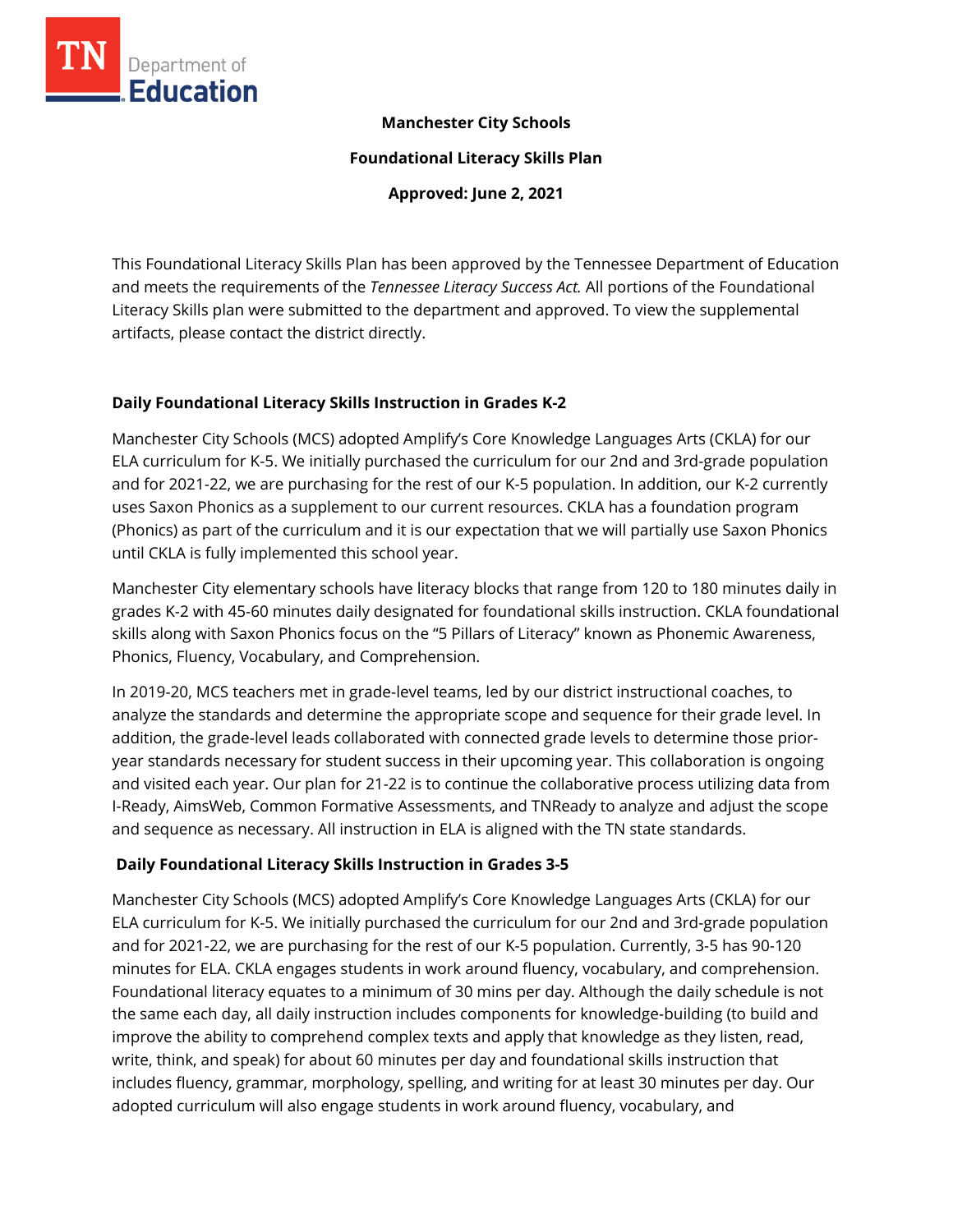Department of Education

comprehension. The fluency, vocabulary, and comprehension skills are not taught in isolation, but are embedded within the lesson to ensure continuity, cohesion, and connection.

Currently, our 4th and 5th grades are not using CKLA but our district will be purchasing that curriculum for those grade levels. Prior to adopting CKLA, our 4th and 5th grade included the major components of reading and writing but we feel this adoption and utlization of High Quality Instructional Materials (HQIM) will make a big difference. All ELA instruction is aligned to TN state standards. Utilizing data from I-Ready, AimsWeb, TNReady, and Common Formative Assessments, our 3-5 teachers will continuously build an ongoing data notebook for each student in those grade levels. PLCs and professional learning will be built around the data collected.

### **Approved Instructional Materials for Grades K-2**

Amplify - K-5 Core Knowledge Language Arts

# **Approved Instructional Materials for Grades 3-5**

Amplify - K-5 Core Knowledge Language Arts

# **Additional Information about Instructional Materials**

Our K-2 currently uses Saxon Phonics in addition to CKLA.

# **Universal Reading Screener for Grades K-5. This screener complies with RTI<sup>2</sup>and Say Dyslexia requirements.**

AimsWeb is our universal screener in grades K-5 for benchmarking and progress monitoring and is on the state-approved list. AimsWeb complies with RTI2 and Say Dyslexia requirements. The screener is used to assess reading and math in the fall, winter, and spring for grades K through 5th.

### **Intervention Structure and Supports**

In the fall, students are given the first of their 3 benchmarks of the year, using AimsWeb to determine reading deficiencies and determine who might be at risk. The data collected is reviewed by our RTI teachers as well as the grade-level teachers to determine students who might qualify for additional assistance. Looking at scores between the 0-25th percentile, teachers collaborate to determine which students fit into Tier II or Tier III based on the results. If a student is determined to be potentially "at-risk," they are given additional diagnostics to drill down to figure the specific needs. Students in Tiers II and III, receive daily, small-group interventions in the area of their greatest deficits. During Tier 3 interventions, the RTI groups utilize the following programs: 6-minute solutions, foundations, Saxon Phonics, Wilson Reading, SPIRE. The same programs are used for Tier 2 but those interventions occur in small groups in the regular classroom. During RTI time at our elementary schools, we have one RTI teacher and two assistants who provide the intervention at each school. These teachers play a role in the data-team meetings that occur every 4-5 weeks. In those meetings, it is determined how much progress each student is making in their deficit areas by utilizing biweekly, progress monitoring data. A student's intervention can be adjusted based on the results of the progress monitoring and the data team meetings. In addition to regular benchmarking and progress monitoring, those students who exhibit characteristics of dyslexia are identified and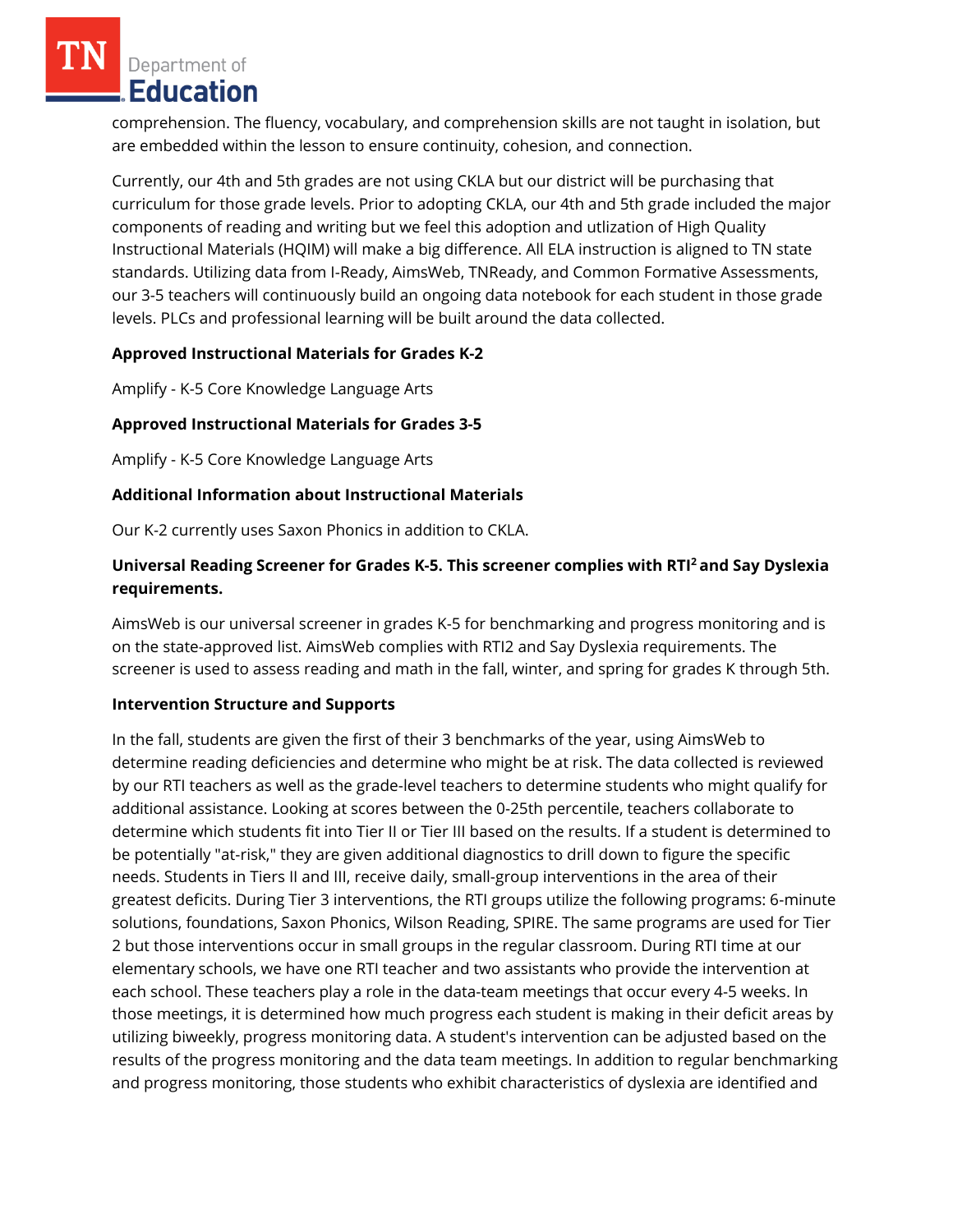Department of Education

additional interventions using research-based programs (for dyslexia), such as SPIRE are implemented to provide that intensive intervention needed.

For reading interventions, every grade level has a 50 minute period for Tier 2 and Tier 3. This is called "extension time and occurs for each grade level throughout the day. The Tier 2 students participate with the regular classroom teacher during this RTI "extension" time. Tier 3 is pulled into small groups with the interventionist and RTI assistants. Tier 2 and Tier 3 are based on percentile levels from the AimsWeb benchmarks.

# **Parent Notification Plan/Home Literacy Reports**

MCS notifies parents in grades K-5 if their child meets the "at-risk" category (0-25th percentile) following our fall benchmark through AimsWeb. Student scores are shared in a parent-friendly language that clearly explains the gaps each student has, the depth of those deficiencies, as well as the extent of the specific need(s) of the student. The district identifies the specific interventions the students will receive as well as the amount of time they will receive services. Typically parent letters go out after the first benchmark and the last benchmark to our students who qualify for Tier 2 and Tier 3. Other letters and communication go out throughout the school year (following progress monitoring) as needed to notify parents of their child's progress or lack thereof. Those letters note the intervention(s) and any changes necessary due to the progress or lack of progress. These include the importance of 3<sup>rd</sup> grade reading proficiency and occur a minimum of 3 times a year for K-3 and once per year for our 4th and 5th graders. In the 21-22 school year, we are also adding I-Ready as an additional source of data for us to assist in tracking our students. Although not directly related to RTI, it does have an impact because those students will participate in that data collection as well. Every teacher in the district (including RTI teachers) will be creating a "data notebook" for each of their students that will include but not limited to, AimsWeb data, Common Formative Assessments (CFAs), TNReady, and I-Ready data. The data notebooks will be a component of parent-teacher conferences. The notebooks will be a basis for communication on the current strengths and needs of their student. In addition to a discussion of the data collected, resources will be made readily available for the parents during conferences especially but also updated regularly on the Manchester City Schools website.

No-cost activities for families: MCS provides no-cost reading opportunities by purchasing grade-level read-aloud books for students to study at school but also materials that correspond with the books to encourage literacy at home. In addition, our district has offered family nights, where families of students can attend and receive valuable resources and connections that benefit them at home. Our district also utilizes remind, Class Dojo among other programs, to send information and encouragement to parents on the potential activities as well as the progress of those activities. Also, social media and School Messenger have been used to share TDOE Best for All resources, the free decodables provided, and the grant for free readers for incoming 1st grade. Our district provides a community page on our website that is updated regularly with resources, tips and ways to contact people for more information. Through our collaboration with TDOE, we are in the process of uploading our ESSER implementation plan and updating our CLP to include the language of the new bill that requires retention for our current 1st graders after their 3rd-grade year. This will be ongoing with the parents of our elementary students to prepare them for the implementation of that law.